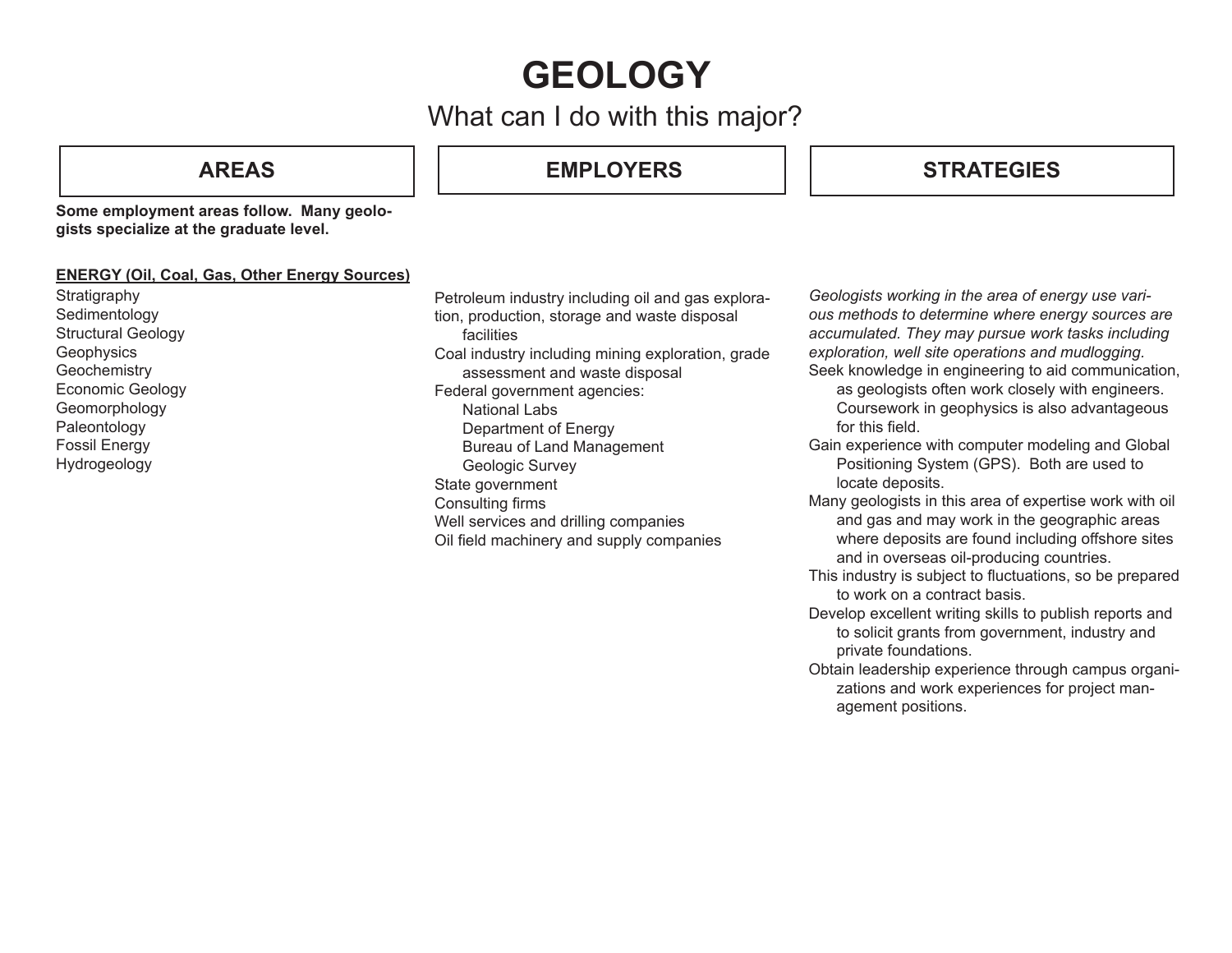#### **ENVIRONMENTAL GEOLOGY**

Sedimentology Hydrogeology Shallow Geophysics Coastal and Marine Geology **Geochemistry Oceanography** Environmental Geology

Federal government agencies: National Labs Environmental Protection Agency Forest Service Army Corps of Engineers Geological Survey Bureau of Land Management Department of Defense State highway departments Public utilities companies Mines Environmental consulting firms Water testing labs Land use planning agencies Civil engineering firms Surveying companies

## **AREAS EMPLOYERS STRATEGIES**

*Geologists in this category may focus on studying, protecting and reclaiming the environment.* Obtain lab experience through coursework, research with professors and internship programs related to environmental geology. Consider additional courses in environmental studies, biology and physics to complement this concentration. Develop excellent written and speaking skills, particularly for interest in public policy. Gain a thorough understanding of federal and state government guidelines for the management of solid, liquid and gaseous waste. Investigate certification programs for Hazardous Waste Operations and Emergency Response Standard (HAZWOPER). Consider earning a law degree for work with landuse laws and legal matters.

#### **GEOLOGIC MAPPING**

Structural Geology Stratigraphy Sedimentology Remote Sensing **Geophysics** 

Federal government agencies: US Geological Survey Department of Defense Private companies

*Geologists interested in geologic mapping collect, process, analyze, translate and disseminate earthscience information through geologic maps.* Pursue experience reading maps and interpreting data sources including geological surveys and satellite images. Learn about surveying through part-time jobs, internships or academic opportunities. Develop attention to detail and excellent technical

- skills to utilize geologic and spatial mapping programs.
- Gain experience with modeling and Geographic Information Systems (GIS).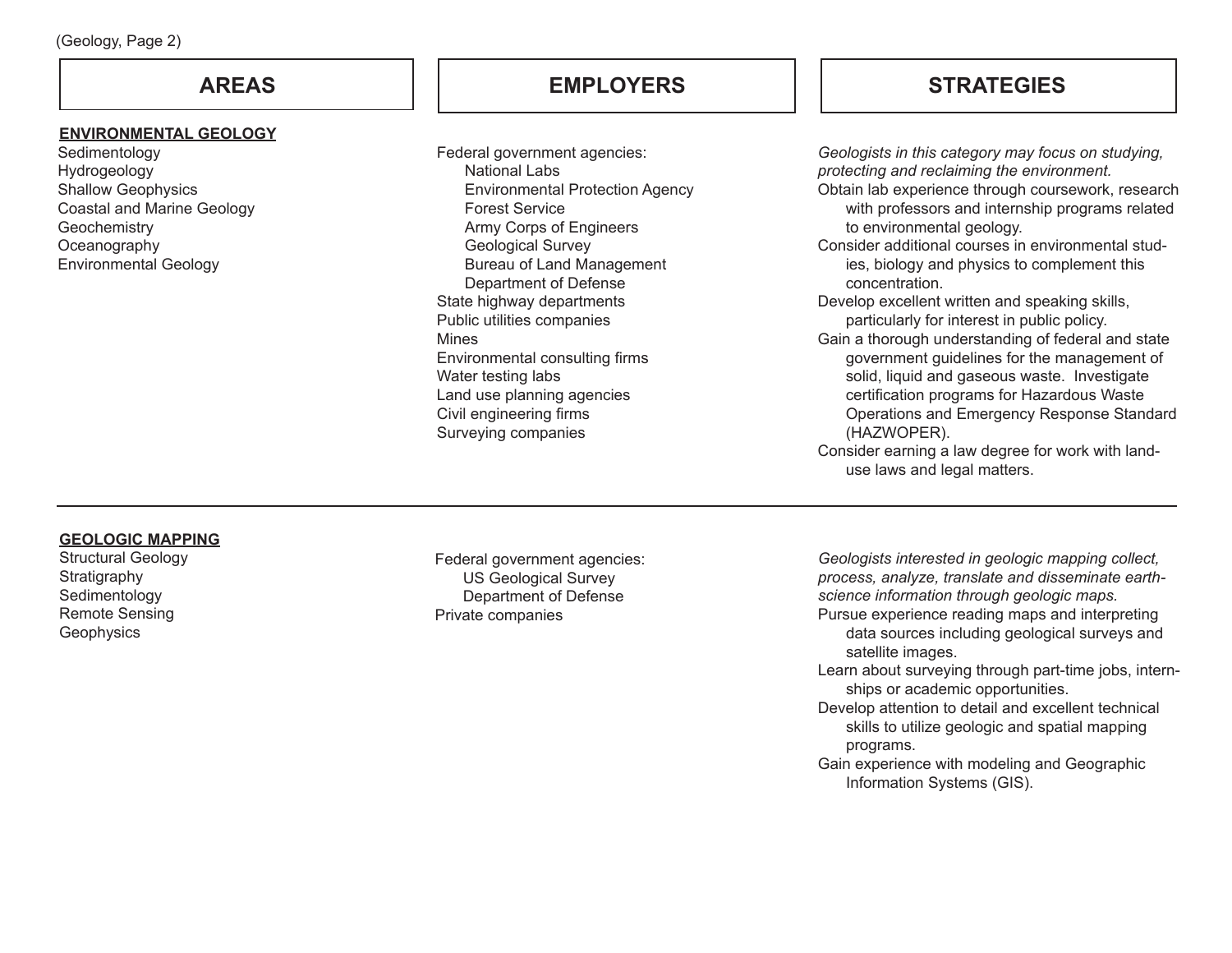#### **HAZARDS**

### **ENGINEERING GEOLOGY**

Seismology Volcanology Geomorphology

#### **GEOLOGIC ENGINEERING**

Civil Engineering Environmental Geology Structural Geology

## **AREAS EMPLOYERS**

Federal government agencies:

 National Oceanic and Atmospheric Administration Geological Survey

Department of Defense

Private research groups and foundations Consulting firms

## **STRATEGIES**

*Geologists in this area focus on the detection of hazards such as earthquakes, volcanoes, landslides, floods and tsunamis and the effects of these hazards on the landscape.* Gain experience in technical mapping such as digital terrain modeling; a high degree of computer skills is expected. Consider an additional major or minor in physics, geophysics and/or engineering; knowledge of engineering is essential. Develop excellent writing and presentation skills and be willing to travel to conduct research. Prepare to work with teams of scientists and other staff in the field for extended periods. Research Fundamentals of Engineering (FE) exam requirements, as this is typically the first step in becoming a Professional Engineer (PE). Professional Engineer (PE) licensing guidelines vary by state. Check with the National Council of Examiners for Engineering and Surveying (NCEES) for links to state boards. Obtain Ph.D. for research and administrative opportunities.

### **MINERALS**

Mining Engineering Mineralogy **Geochemistry** Economic Geology Paleontology **Stratigraphy Sedimentology Crystallography** 

Geological exploration firms Mining companies Consulting firms Federal government agencies: Geologic Survey Office of Surface Mining, Reclamation and Enforcement Bureau of Land Management Railroad companies Well services and drilling companies

*Geologists who study mineralogy or mining geology area are interested in locating the accumulations of minerals or metals within the earth's crust. They may pursue work tasks including exploration, well site operations, mine design, reclamation and groundwater management.* Become familiar with environmental regulations and government permit issues. Consider specializing in a particular mineral or metal to build an area of expertise.

- Secure experience in the field through part-time positions and internships.
- Seek opportunities to develop strong technical skills, as mining geologists rely heavily on computerized models to learn about mineral deposits.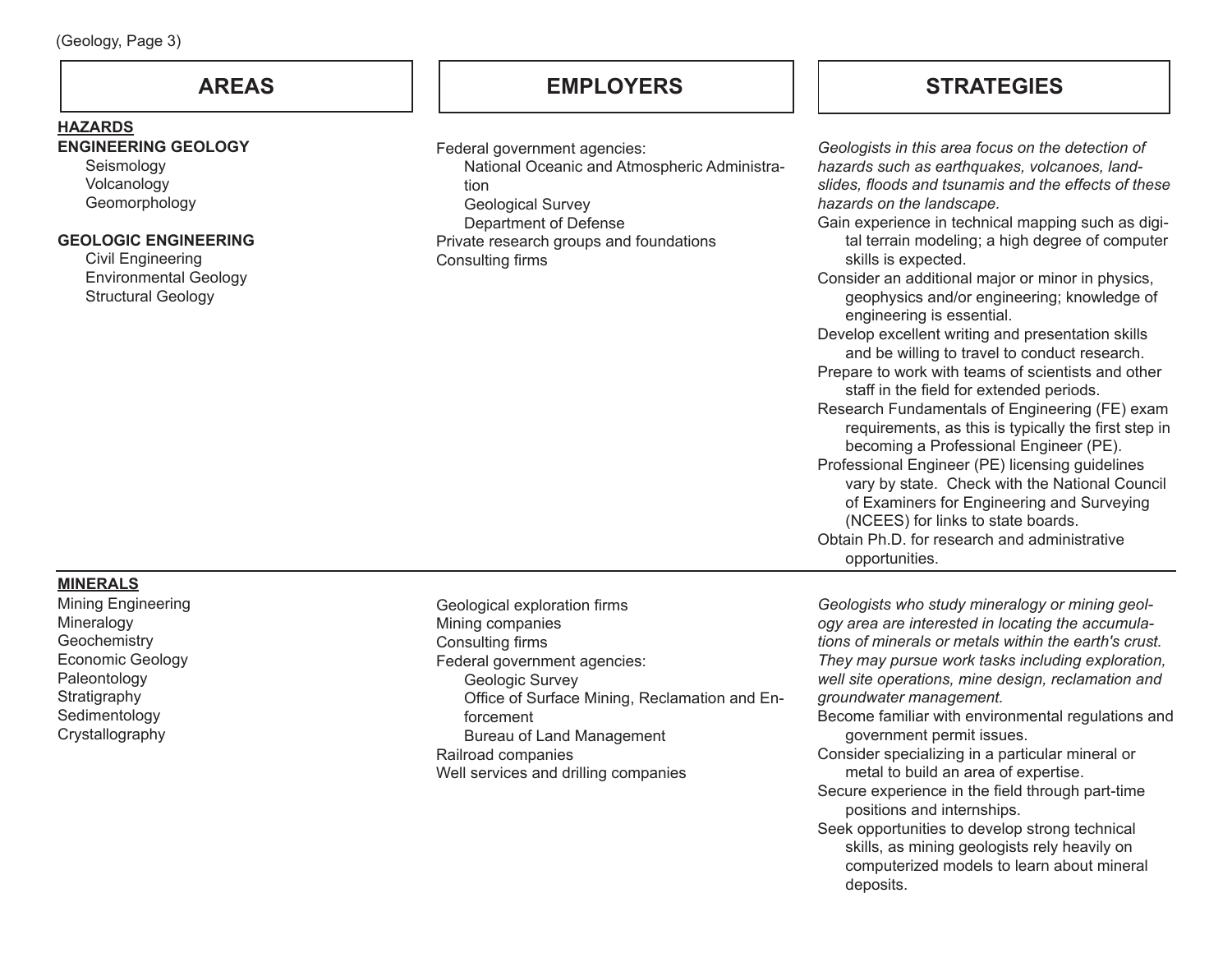### **PLANETARY SCIENCES**

Remote Sensing Geomorphology Mineralogy **Petrology Geochemistry** 

## **AREAS EMPLOYERS STRATEGIES**

Federal government agencies: National Labs National Aeronautics and Space Association Geological Survey

| Geologists involved in planetary sciences may           |
|---------------------------------------------------------|
| participate in processing and analyzing data from       |
| various missions to bodies in our solar system, as-     |
| sisting in finding potential landing sites for explora- |
| tion vehicles, mapping neighboring planets and          |
| their moons and conducting research to better           |
| understand the origins, evolutions and geologic         |
| processes operating on these bodies.                    |
| Explore opportunities for undergraduate research.       |
| Work in this area is limited and requires many years    |
| of experience and developed research. A Ph.D.           |
| is often required.                                      |
| Take additional coursework in physics to specialize     |
| in planetary sciences.                                  |
| Pursue internships in national labs with space pro-     |
| grams such as The Ames Laboratory, Jet Pro-             |
| pulsion Laboratory and Johnson Space Center.            |
| Seek experience with remote sensing and Geo-            |
| graphic Information Systems (GIS) technolo-             |
| gies.                                                   |

Develop extraordinary analytical writing skills for grant writing and research.

# **EDUCATION**<br>Teaching Research

Elementary/secondary public or private schools Colleges and universities Museums

Explore opportunities for undergraduate research. Develop strong communication skills, both oral and written.

Seek volunteer or paid experiences, such as camp counselor or tutor, with target age group.

Obtain certification/licensing for public school teaching, which varies by state. Acquire multiple certifications for increased employability in secondary education.

Complete a master's degree for community college teaching.

Pursue Ph.D. for college/university teaching and research. Grant writing skills are essential in academia.